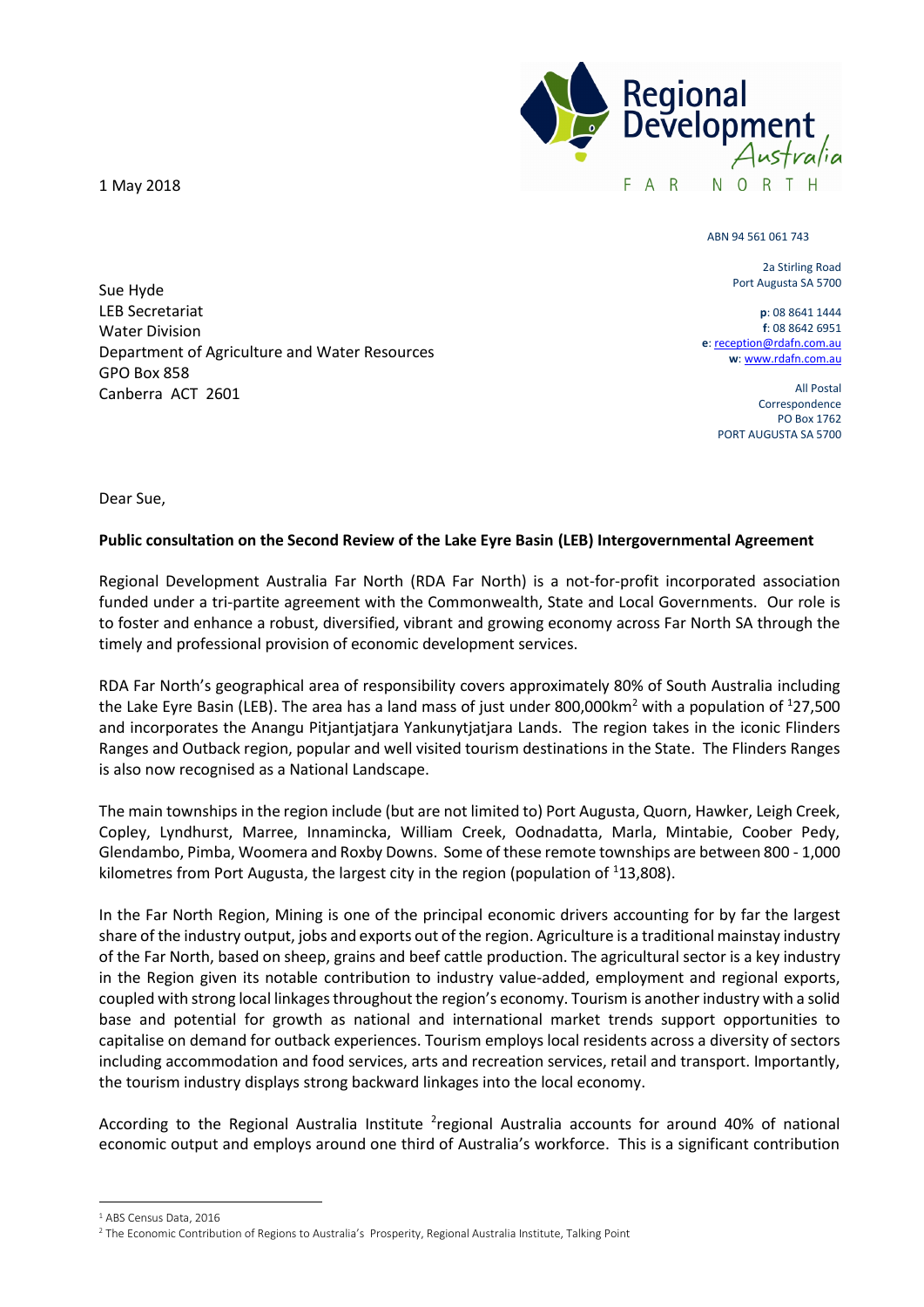from sometimes very remote and sparsely populated areas. The regions house some of the largest contributors to that economy, those being mining and construction industries.

The Regional Australia Institute also states that <sup>3</sup>the co-operative development of joint regional level implementation structures has emerged as a preferred method for implementing change. Key examples of this now established preference include:

- Health and Hospital Networks and Medicare Locals
- Natural Resource Management Organisations
- Regional Development Australia Committees
- Indigenous Coordination Centres and Regional Operations Centres
- Enterprise Connect
- Job Service Providers.

Regional Australia provides the electricity to power cities and urban areas, it's where the food is grown and sourced and it's where the greatest wealth comes from in terms of major industries such as mining. Mining is undoubtedly the Far North region's dominant industry with <sup>4</sup>78% of operating mines and 53% of developing projects in South Australia located in the Far North region.

Economic modelling undertaken by SC Lennon and Associates in preparation of Economic Growth and Investment Strategies for the Outback Communities Authority and Roxby Downs Council shows the following estimated value of regional exports in some areas in the Far North SA region including the LEB is as follows:

- $\bullet$ <sup>5</sup>Outback Communities Authority - \$3.6b (84% of the region's economic output) with mining the largest contributor with 85% of total export value comparted to 72% for the wider Far North region.
- Roxby Downs \$927.5m (77% of the region's economic output) with mining the largest contributor with 89% of total export value comparted to 72% for the wider Far North region.

A critical input to the Far North Region's economy, and central to its competitiveness, is its natural resources. Much of the economic activity in regional Australia is directly linked to local natural resources. The Regional Australia Institute (2015) asserts that access to natural resources can create economic opportunities through offering inputs to production (such as access to water or good quality soil), and can be used to generate production outputs (such as minerals or extractives), or as a foundation for services such as tourism and recreation.

In the case of the Far North region, it follows then that natural resource management is critical to developing and maintaining a comparative economic advantage as it underpins the region's 'driver' industries of agriculture, tourism and mining. Key inputs to these industries include conservation of biodiversity, management of regional landscapes, water quality, soil quality, water planning and management.

These, in-turn, contribute to key outputs that include visitor experiences and satisfaction, sustainable pastoralism, management of mining impacts and sustainable water resources for communities.

Promoting partnerships and collaborative regional planning is the key to successful implementation of activities, projects and initiatives designed to meet the Far North Region's priorities for economic development.

No one agency can be all things to all people and no one level of government can fully respond to the diverse needs and circumstances of the communities of the Region. Hence, collaborative partnerships are essential for coordinating the activities and investments of different stakeholders.

<sup>&</sup>lt;sup>3</sup> Regional Australia Institute Submission, December 2013 Optimising regional investment: opportunities for reform, innovation and efficiency

<sup>4</sup> http://www.minerals.statedevelopment.sa.gov.au August 2017

<sup>5</sup> Economic Growth and Investment Strategies (Outback SA, Roxby Downs and Flinders Ranges, SC Lennon & Associates, 2016/17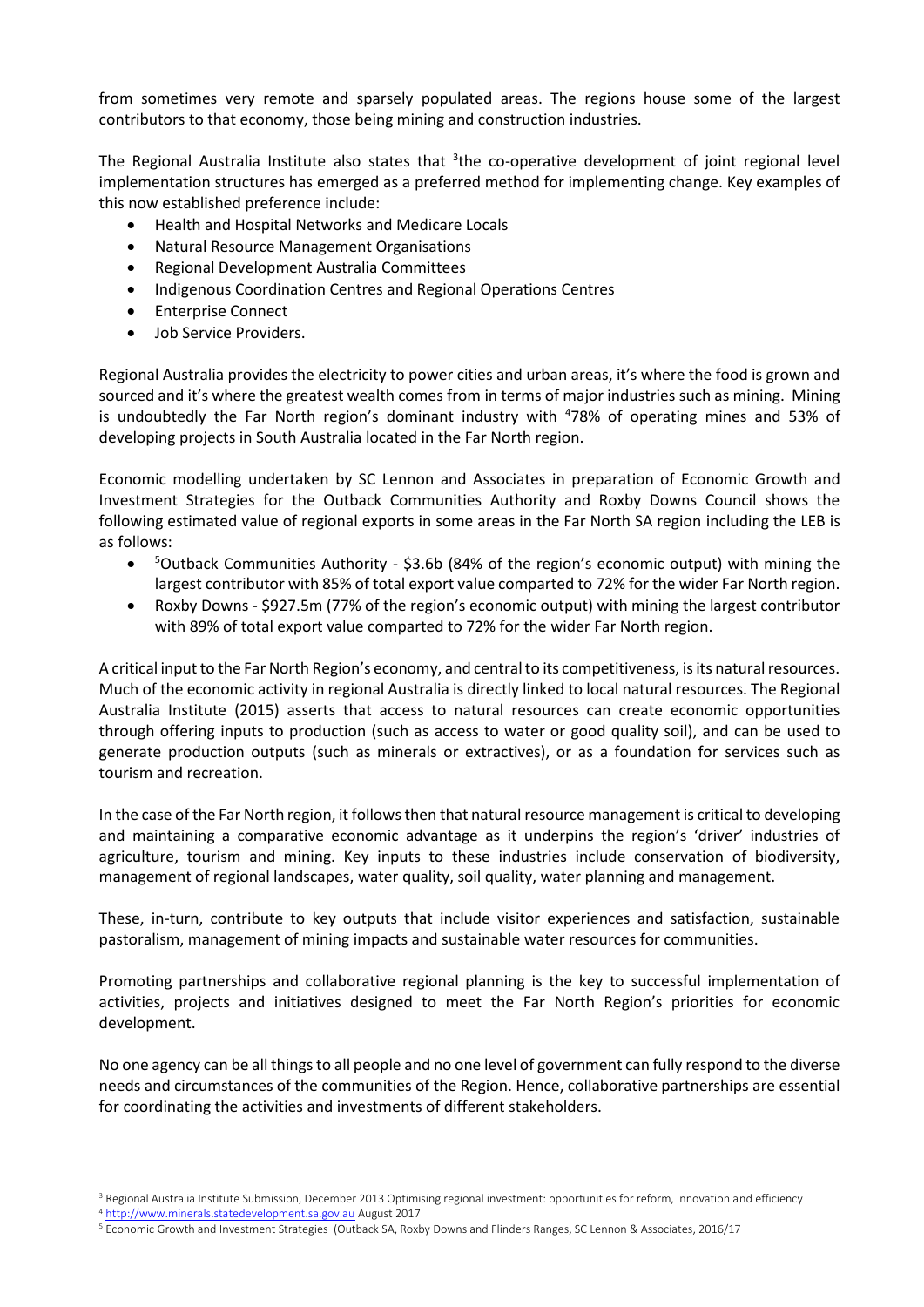As noted above, a critical input to the Far North Region's economy, and central to its competitiveness, is its natural resources. Natural Resources SA Arid Lands (SAAL) is the organisation responsible for ensuring the sustainable use of the region's resources, including water, soils, plants and animals. As noted on the Natural Resources SAAL website, the natural systems and human activities in the SAAL NRM Region make it fundamentally different from other NRM regions in South Australia, containing a greater percentage of intact ecosystems and natural biological diversity than any other region in the State.

Engaging key partnerships and collaborative regional planning will therefore be critical to facilitating and promoting a holistic approach to the Region's sustainable economic development. Effectively promoting and facilitating economic development in the Far North Region will require all key stakeholders to work in partnership with each other, communities and the private sector, to focus on the challenges and opportunities for the region and its communities. To do this effectively requires a strategic, informed and targeted approach.

As noted earlier, Agriculture is a traditional mainstay industry of the Far North, with the region's sheep and cattle stations covering more than 400,000 square kilometres, or over half the Far North Region's land mass. Agriculture, Forestry & Fishing sector contributes \$186 million or approximately 2.7% of the Region's total output. The sheep, grains, beef and dairy cattle sector accounts for 66% of the region's agricultural industry output, or \$124 million. The Agriculture Industry is a large employer in the region, accounting for 4.6% of the region's jobs, the majority of which (more than 72%) are employed in sheep, grains, beef and dairy cattle production.

Despite a number of challenges facing the beef cattle industry in South Australia (and nationally) in recent years - varying weather patterns, volatile operating costs, fluctuating turnoff rates and declining commodity prices – the global market outlook for meat products is improving, with demand expected to grow as increasing meat consumption coincides with higher incomes, particularly in emerging Asian economies.

According to IBISWorld (2016), Australia's beef cattle industry revenue is expected to grow at an annualised 3.1% over the five years through to 2015-16. The industry's prospects are expected to further strengthen over the next five years and revenue is expected to grow at an annualised 2.4% through 2020-21, to reach \$15.2 billion. The volume of Australia's live cattle exports is projected to increase in line with growing demand in Asian and Middle Eastern markets and higher prices. Exports will be further aided by the expected ongoing depreciation of the Australian dollar.

Capitalising on new opportunities for industry growth and investment will require the Far North's agricultural sector to address current constraints on growth to become more efficient and competitive, nationally and globally.

An ongoing challenge for pastoralists is the difficulty in maintaining a consistent supply of product to market. The Far North is part of the South Australian Arid Lands (SAAL) region, which includes some of the driest parts of the state. It is characterised by irregular rainfall and other episodic weather events that rarely follow predictable annual cycles. At times, these factors have been accentuated by periods of severe drought, and such dynamics directly affect the Far North's pastoral activities and its water supplies.

Climate change predictions indicate that diminished rainfall will continue to affect the region in the future and adapting to environmental change is a challenge for the Region's pastoral industry.

Unlike agricultural regions further south, healthy native vegetation is critical to the Far North pastoral industry, providing valuable fodder for fattening cattle and sheep (Government of South Australia, 2016). Natural resource management is therefore critical for ensuring the sustainability of the region's pastoral industry through maintaining the soils, native vegetation and native wildlife.

The surface and groundwater resources of the Far North region are critical to the ongoing existence of the industries and communities of the region. Additionally, the management of cross border impacts is essential to maintain equitable access for both industries and the environment. RDA Far North strongly supports the